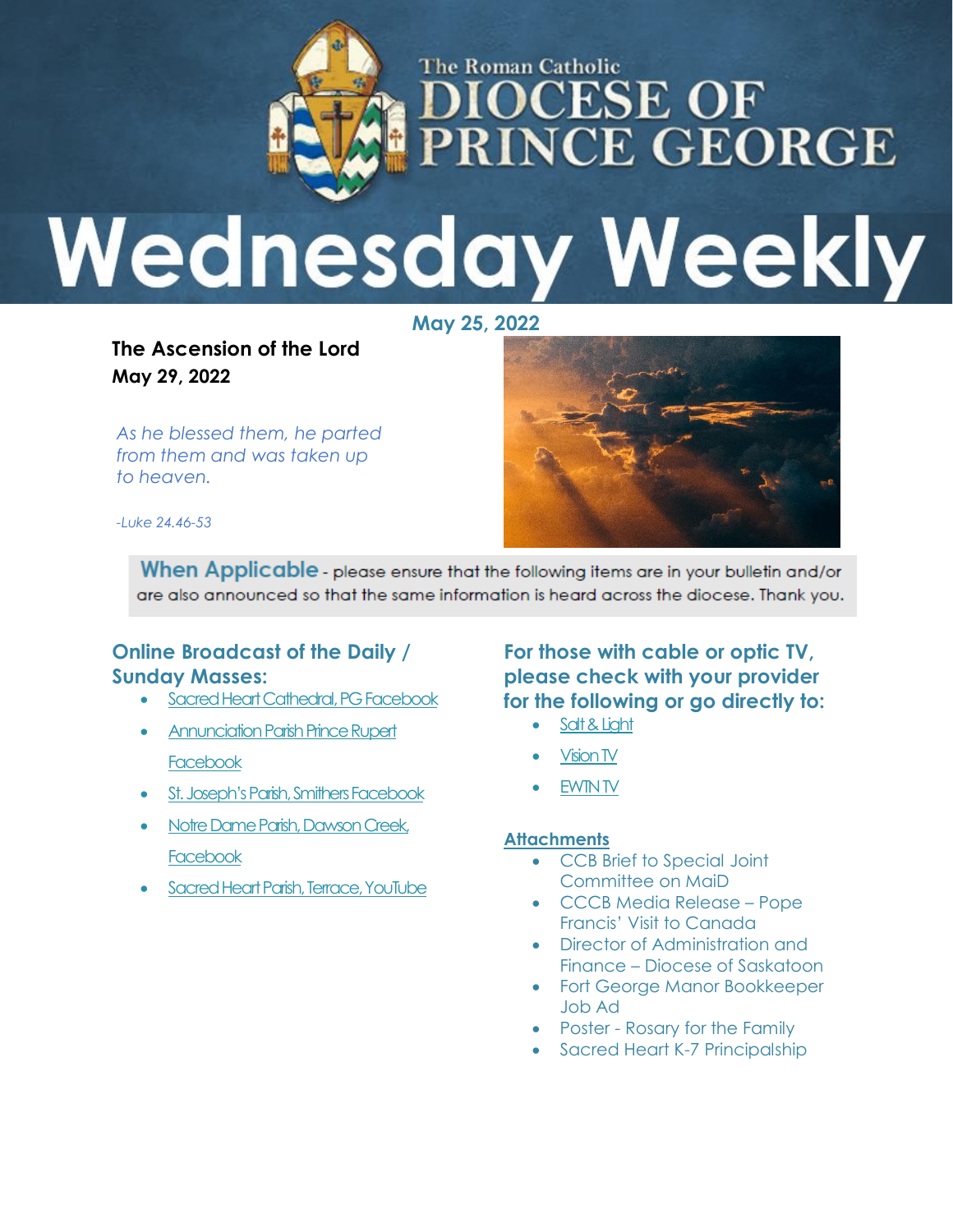### **Catholic Bishops Welcome Announcement of Dates, Hub Cities for Papal Visit to Canada**

On May 13, 2022, the Vatican formally announced the dates and hub cities for Pope Francis' visit to Canada. The visit will take place from July 24-29, 2022. Due to the vastness of Canada, the limited time period of the visit, and the health of the 85-year-old Pontiff, only three communities will be used as bases for his Canadian visit: Edmonton, Quebec City and Iqaluit.

These locations were chosen to "limit travel for the Holy Father while still allowing an opportunity for both intimate and public encounters, drawing on participation from all regions of the country."

The President of the Canadian Conference of Catholic Bishops (CCCB), Bishop Raymond Poisson, said: "We are immensely grateful that the Holy Father has accepted our invitation to continue the journey of healing and reconciliation with Indigenous Peoples of this land. In late July, Pope Francis will have the opportunity to visit Indigenous Peoples here in their homeland, as he promised when he met them recently in Rome. We pray for the health of the Holy Father as we undertake the intensive planning for this historic visit."

For the full statement from the CCCB, please see the attached media release.

### **Rosary for the Family**

The CCCB Standing Committee for Family and Life is hosting a national live zoom event, "Rosary for the Family," in preparation for the 10<sup>th</sup> World Meeting of Families that will take place in Rome and in dioceses across the world 22-26 June 2022.

This opportunity to gather in prayer with take place on Father's Day, 19 June 2022.

Please see the attached poster for the event details.

## **Family Love: Vocation and Path to Holiness – A CCCB Video for the 10th World Meeting of Families**

The 10<sup>th</sup> World Meeting of Families will take place from 22-26 June 2022 this year. It has been organized by the Diocese of Rome and the Dicastery for the Laity, Family and Life. This year, the event itself will be celebrated in all dioceses and eparchies across the world and not just in Rome.

To help bring the theme to life for dioceses and eparchies in Canada, the CCCB Standing Committee on Family and Life has produced and released "Family Love: Vocation and Path to Holiness," a short promotional video.

View the full press release and access the video on the CCCB's website: [https://www.cccb.ca/media](https://www.cccb.ca/media-release/press-release-world-meeting-of-families/)[release/press-release-world-meeting-of-families/](https://www.cccb.ca/media-release/press-release-world-meeting-of-families/)

# **PG4Ukraine – Share Hope Refugee Sponsorship**

The Share Hope Refugee Sponsorship Committee has been very active since the invasion of Ukraine began. To date we are helping numerous families make their way to Prince George and our northern region of BC to seek refuge and resettle either temporarily or permanently. This support is carried out by our committee members who help with all manner of logistics from travel, housing, language, job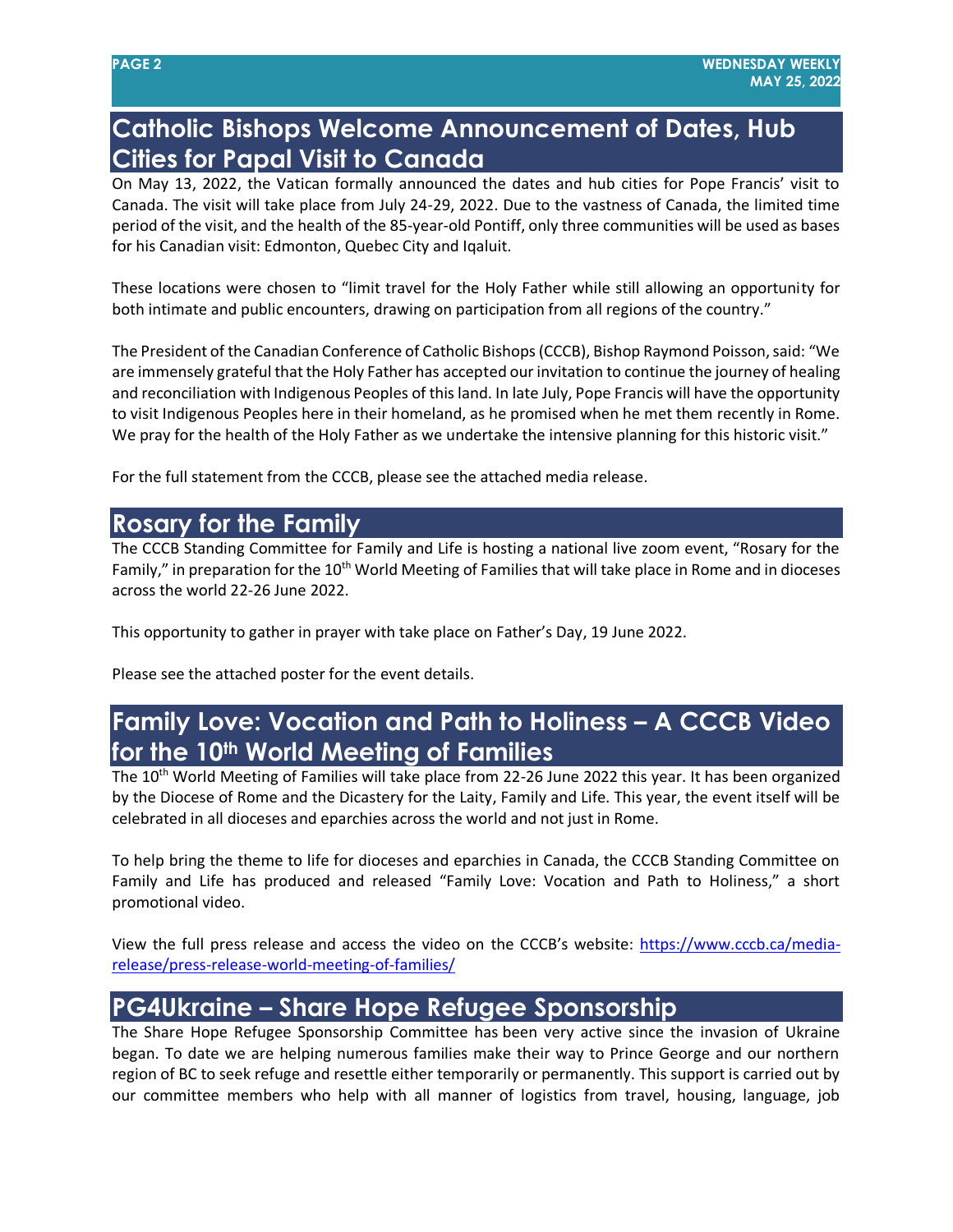searchers, education and health, wellness and more. We also support the families and individuals through a supportive network of socializing and making them feel both welcome and at home in our region. If you would like to get involved, please reach out to Eva Gillis at Immaculate Conception or Dick Mynen at St Mary's with our new email address **[pg.sharehope@gmail.com](mailto:pg.sharehope@gmail.com)**.

Share Hope is also raising funds to help resettle and financially support those arriving to our region. We have already received requests from multiple families and have begun to distribute funds. If you would like to help with our fundraising efforts, you can donate directly to your Parish and mark it "in support of the Share Hope Refugee Sponsorship Committee." You can also donate through CanadaHelps using the "Ukraine" option on the page for the Diocese of Prince George located here: **<https://www.canadahelps.org/en/dn/70838>**. If you have a fundraising idea or initiative you would like to promote, contact **[pg.sharehope@gmail.com](mailto:pg.sharehope@gmail.com)**

### **Support Ukraine through CNEWA**

The Catholic Near East Welfare Association (CNEWA) is a papal agency dedicated to addressing the needs of near-eastern countries and implementing solutions with and through the Church in those countries.

Donations for Ukraine can be sent to CNEWA the following ways:

- Visit<https://cnewa.org/ca/campaigns/ukraine/>
- $\triangleright$  Call 1-866-322-4441
- $\triangleright$  Send cheques to CNEWA Canada, 223 Main Street, Box 80, Ottawa ON K1S 1C4

### **CCCB Submits Brief to the Special Joint Committee on MAiD**

The CCCB has submitted a brief to the Special Joint Committee on MAiD urging them not to allow the expansion of euthanasia eligibility. They warn that euthanasia is a deterrence from improving access to viable alternatives and erodes the common good of society.

To read the CCCB's full brief, please see the attached document.

### **Hope for Women Staff Care Team Volunteers**

Advokate Life and Education Services is looking for volunteers to join its new Staff Care Team for its Hope for Women pregnancy centres:

"The staff at our pregnancy centres share in the emotional journeys of our clients and some weeks are harder than others. We're looking for volunteers from Abbotsford, Prince George, Langley and their surrounding areas, that want to join our HFW (Hope for Women) Staff Care Teams. These teams will be organized through Advokate's head office and will come alongside our staff when there are particularly challenging weeks. This will mean providing them support and care by making them a dinner to take home, bringing in homemade cookies and coffee, bringing in a bouquet of flowers from your garden, and other creative ways to encourage and lift them up.

If YOU have a caring heart and enjoy showing appreciation through acts of service, we would love to have you on our HFW Staff Care Teams! Contact us at 604-852-4623 ext. 24 or email [marie@advokate.ca](mailto:marie@advokate.ca) for more information, or to express your interest in joining."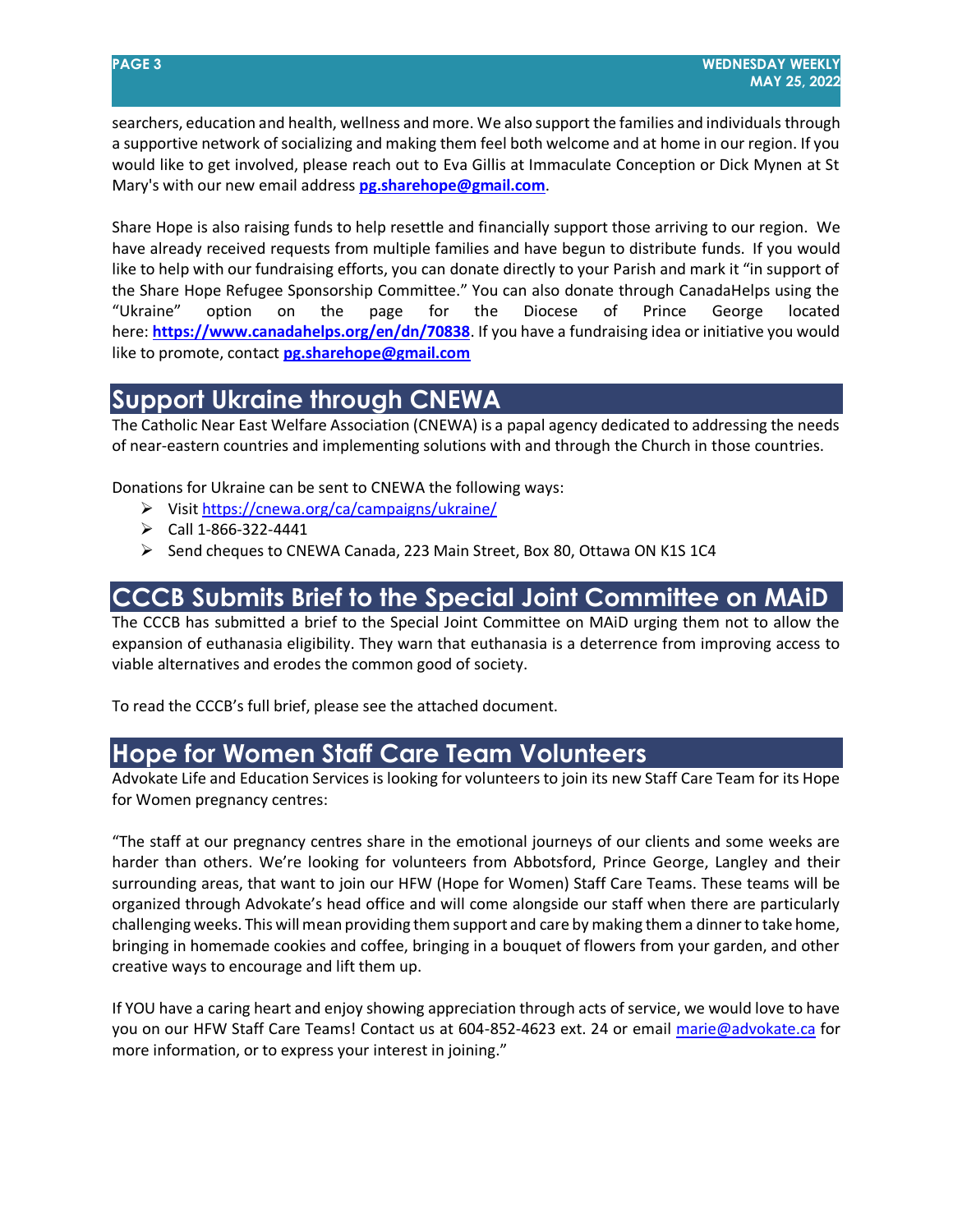# **Walk for Life in Prince George – May 28, 2022**

Advokate Life and Education Services is holding its first, in-person Walk for Life in Prince George. Walk for Life is a pro-life fundraising initiative which supports women through pregnancy counselling and resources, after-birth care, post-abortion care, and community education.

The Prince George Walk for Life will take place on May 28, 2022 and starts at 12:30 PM at Lheidli T'enneh Memorial Park, 17<sup>th</sup> Ave, Prince George, BC, V2L 3X9.

Fundraise on your own or bring together a team to walk or run 5K or 10K and invite your friends and family to sponsor you. More details can be found on the website: [https://walkforlife.ca/.](https://walkforlife.ca/)

### **Prince George Pro-Life Society**

These past two years, the Prince George Pro Life Society has kept a low profile, waiting for the end of COVID and restrictions, never expecting the pandemic to last this long. It is now time to take steps towards becoming more active, in whatever way possible. Our goal is to return to some, or all, of the events of past years, such as: Life Chain, Day of Infamy, 40 Days for Life, and our booth at the exhibition. Eventually, we hope to add on new events such as a pro-life movie and dessert evening.

To accomplish this, one of our first goals is to rebuild our membership to pre-pandemic levels. For those who are interested in joining us in our work for the respect and protection of all human life, please consider becoming a member of the Pro-Life Society. Membership is \$24 (adult/family) and \$12 (student/senior) per year. Our mailing address is P.O. Box 2333 Stn A, Prince George, BC, V2N 2J8. If you have any questions, please contact Laura at 250-563-3874 or a[t jafowlie@telus.net.](mailto:jafowlie@telus.net)

### **Save the Date! – Family and Young Adult Camp**

**Where**: Camp Morice on Stuart Lake

**When**: June 30th to July 4th (Monday is an extra, optional day as we have the camp booked for that day as well)

**Who**: Families and Young Adults

**What**: A family and young adult camp on the beautiful Stuart Lake where we will pray together, grow in our faith, and spend time together in Catholic community. There will be daily Mass, campfire singalongs, swimming, adoration and more.

Registration will open next week! We look forward to hearing from you! May God Bless You

# **The Young Adults of the Diocese of Prince George Telegram Group Chat!**

For all young adults in the Diocese of Prince George! Scan the QR code to join our Telegram group chat! Keep up to date on all the events and gatherings for young adults!

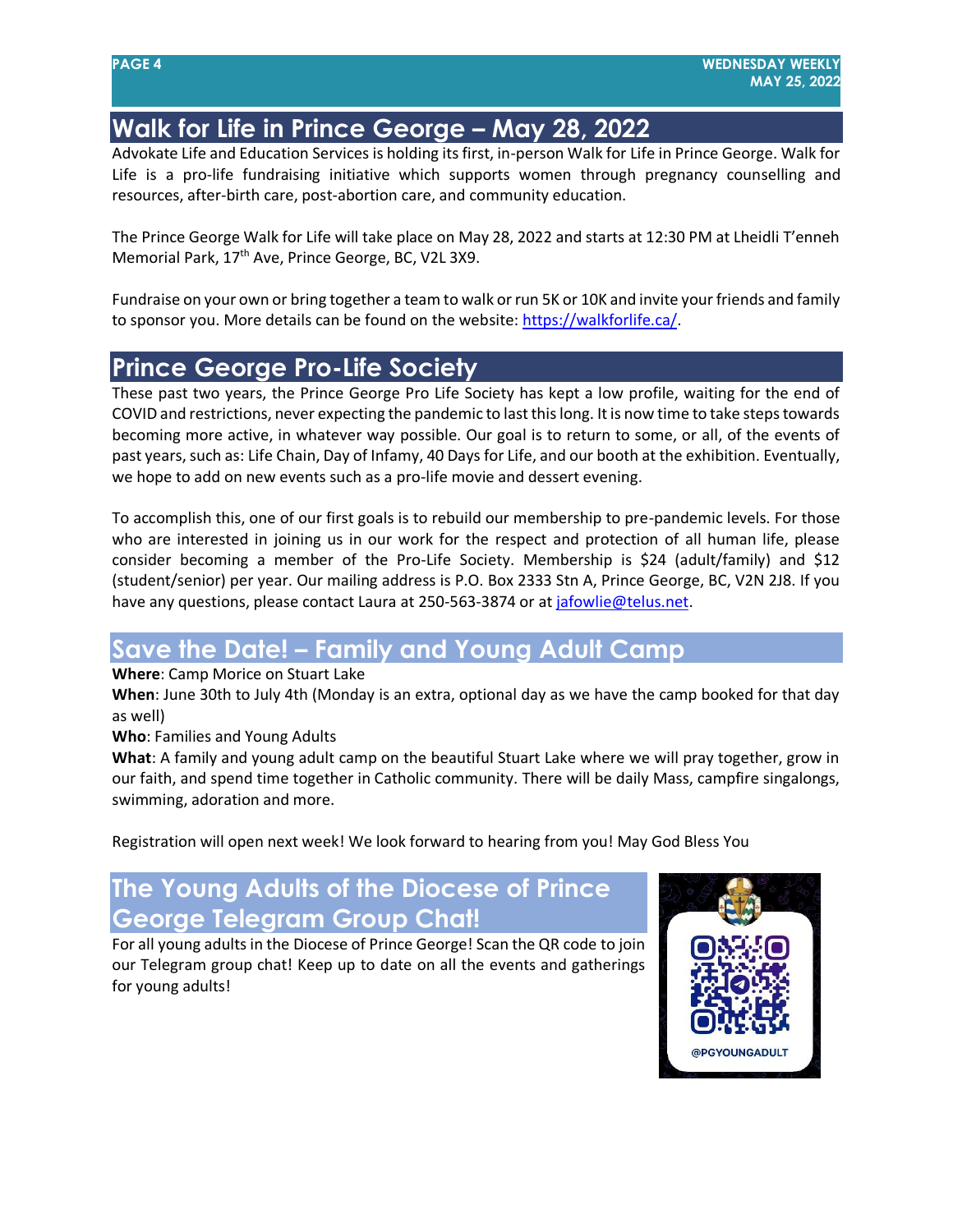

### **JP2 Catholic Club Instagram**

For all young adults, students at CNC or UNBC, young professionals, or young families – follow us on our Insta: @jp2catholicclub! We post everything from inspirational content for your prayer life, to events that are happening in the area! Our Instagram is the place to go for updates and changes made on our week-toweek events and gatherings.



# **Tuesday Nights at Christ Our Saviour**

All youth and young adults are invited to Christ our Saviour Parish, each Tuesday night, to spend an evening with Jesus, alongside a community of other young people! Fr. Michael celebrates Mass at 5:30PM, followed by leading us through Eucharistic Adoration. Throughout Adoration, we have praise and worship led by some of the young adult community, have time for silence, and there's the opportunity to go to the Sacrament of Reconciliation. All are welcome to make this night a consistent part of their week.

# **Employment Opportunities**

#### **Camp Morice Society:**

 $\triangleright$  We are looking for a person who is Catholic, outgoing, energetic, and loves running youth programs to fill our "Summer Assistant Program Director" position! If this interests you, please go to our website for the full job description [www.campmorice.ca](http://www.campmorice.ca/) or contact [president@campmorice.com](mailto:president@campmorice.com) for more info!

#### **Catholic Independent Schools Diocese of Prince George (CISPG):**

- **Teachers:** Catholic Independent Schools Diocese of Prince George (CISPG) is hiring for September 2022, full-time teaching positions in Terrace, Kitimat and Dawson Creek. Please help spread the word! Postings found at <http://cispg.ca/careers/>
- **Principal for Sacred Heart School, PG:** Catholic Independent Schools is looking for a principal for Sacred Heart Catholic School in Prince George. Please see the attached job posting for details.